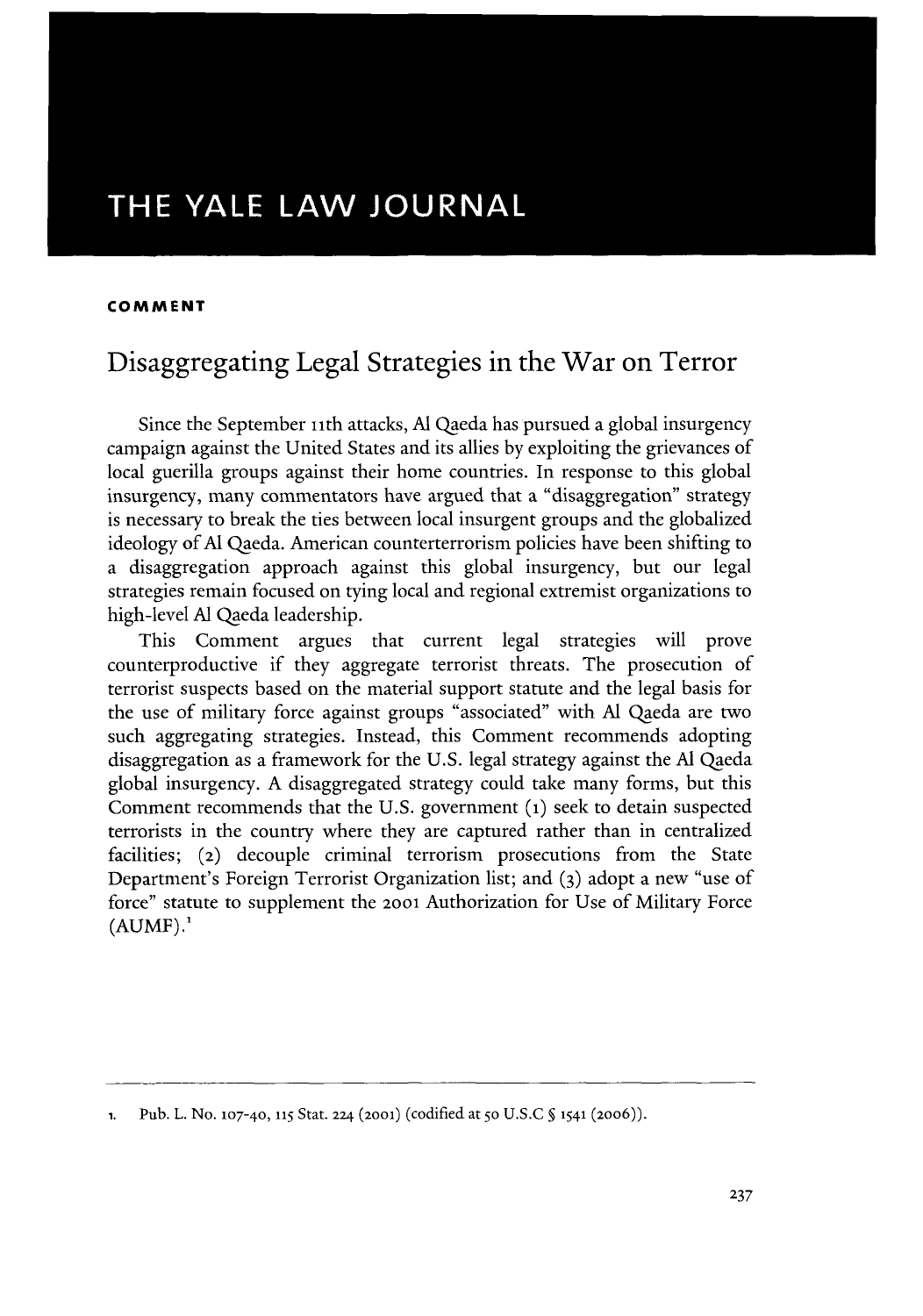# **1. DISAGGREGATED TERRORIST NETWORKS AND COUNTERINSURGENCY STRATEGY**

**Al** Qaeda's operational model for the September iith attacks **-** train a cadre of operatives, send them to infiltrate a Western country, and then direct them to carry out a large-scale attack-has been replaced **by** a decentralized "global insurgency" model.<sup>2</sup> This global insurgency seeks out insurgents with grievances against their local government and attempts to aggregate them into a larger ideological campaign against the United States and its Western allies.' Technological developments of the postmodern world-the low costs of acquiring weapons and explosives, the ability of isolated aggrieved individuals to organize via the Internet, and low organizational barriers to entry-have enabled these small local actors to create outsized threats against hierarchically organized states.4 The "small niche providers of violence" sometimes compete with each other, but "at the same time they are willing to work together to fight the United States **by** building a market that advances the fortunes of all."s **Al** Qaeda therefore seeks to find and exploit local grievances to integrate local groups into its broader Islamist ideology at minimal cost.

In order to fight this new globalized insurgency, many counterterrorism experts have suggested that the United States and its allies pursue a strategy of

4. **JOHN** RoBB, **BRAVE** NEw WAR: THE **NEXT STAGE** OF TERRORISM **AND** THE **END** OF **GLOBALIZATION** *74-75* **(2007).**

**<sup>2.</sup> DAVID KILCULLEN, THE** ACCIDENTAL GUERRILLA **12 (2009).** Kilcullen argues that **Al** Qaeda uses "the same standard four tactics (provocation, intimidation, protraction, and exhaustion) used **by** all insurgents in history" on a global scale against the United States and its allies. *Id.*

**<sup>3.</sup>** *See, e.g.,* David **J.** Kilcullen, *Countering Global Insurgency, 28* **J.** STRATEGIC **STUD.** *597,* 6oo *(2005); see also* Don Rassler, *Al-Qa'ida's Pakistan Strategy,* **CTC SENTINEL** (Combating Terrorism Ctr., West Point, N.Y.), June **2009,** at **2,** *available at* http://www.ctc.usma.edu/ wp-content/uploads/2oo/o6/Vol2Iss6-Artl.pdf ("Al-Qa'ida's conflation of the near and far enemy target sets is an attempt to re-frame the jihad in Pakistan as one that is both local and global.").

**<sup>5.</sup>** *Id.* at 74; *see also* PHILIP BOBBITT, TERROR **AND CONSENT 65-66 (2008)** (comparing **Al** Qaeda to a venture capital firm that provides funding, resources, and advice to local Islamist groups).

**<sup>6.</sup>** *See* **MARC SAGEMAN, LEADERLESS JIHAD: TERROR NETwORKS IN** THE TWENTY-FIRST **CENTURY** 44-5O **(2008)** (describing a bottom-up model of terrorism and the success of **"Al** Qaeda Central" in exploiting local grievances). *But cf* Bruce Hoffman, *The Myth of Grassroots Terrorism,* **FOREIGN AFF.,** May/June **2008,** at **133, 138** (arguing that **Al** Qaeda's top leaders remain the most dangerous threat to **U.S.** interests).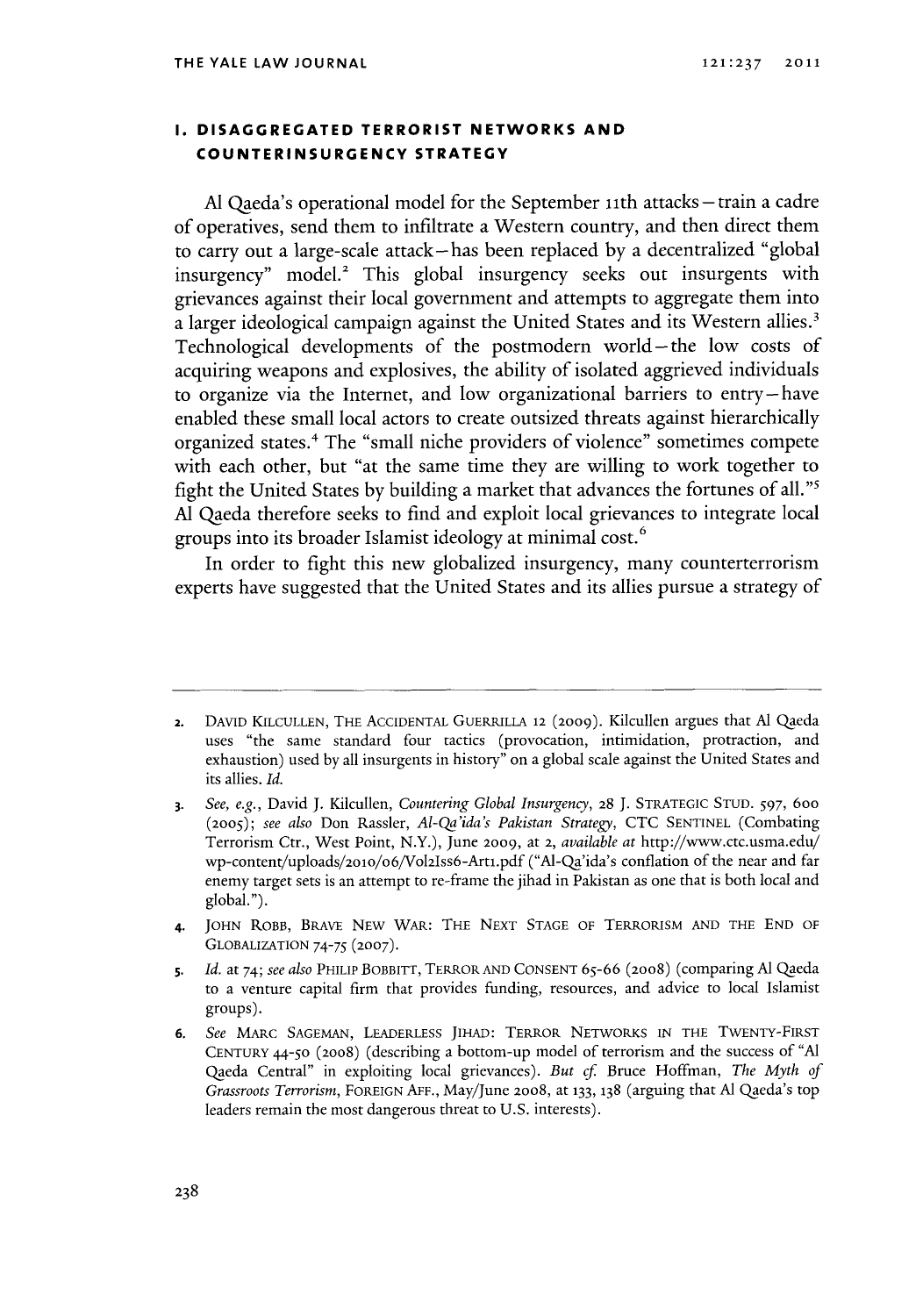"disaggregation."7 **If Al** Qaeda's strategy succeeds **by** aggregating local insurgents into a global movement, the United States should attempt to break down the ties between local guerillas and global players like **Al** Qaeda. Disaggregation results in "a series of disparate local conflicts that can be addressed at the regional or national level without interference from global enemies."<sup>8</sup> The concept of a "Global War on Terror" may have been useful after the September 11th attacks, but as a counterinsurgency strategy today, it is ineffective. Lumping together groups that practice terrorism is not only unhelpful, but actively plays into the hands of **Al** Qaeda as it attempts to unify local groups under a global insurgency campaign. Disaggregation, on the other hand, requires America to "separate [adversaries] from each other, turn them where possible against each other, and deal with those who need to be dealt with in sequence rather than simultaneously."' Disaggregation was a **key** element of the successful U.S. "surge" in Iraq in 2006-2007<sup>10</sup> and has become an increasingly important part of **U.S.** counterterrorism policy."

# **II. CURRENT LEGAL TACTICS CREATING AGGREGATION**

**A** successful counterinsurgency strategy against **Al** Qaeda must also encompass legal tactics. **A** number of factors - the desire of prosecutors to charge as many terrorism suspects as possible, the political popularity of aggressive military targeting, and the need to classify the fight against **Al** Qaeda as a non-international armed conflict<sup>12</sup> among them-drive American

- **8.** Kilcullen, *supra* note **3,** at **609.**
- **9. KILCULLEN,** *supra* note 2, at **285.**

**<sup>7.</sup>** *See, e.g.,* **KILCULLEN,** *supra* note 2; Thomas Rid **&** Marc Hecker, *The Terror Fringe,* POL'Y REv. Dec. 2009-Jan. **2010,** *available at* http://www.hoover.org/publications/policy-review/ article/5619; Matthew Kowalski, *Global Insurgency or Global Confrontation? Counterinsurgency Doctrine and the "Long' War" on Terrorism,* 24 **DEF. &** SECURITY ANALYSIS *65,* **68 (2008).**

**<sup>1</sup>o.** *See, e.g.,* THOMAS **E.** RICKS, THE GAMBLE: **GENERAL PETRAEUS AND** THE AMERICAN MILITARY **ADVENTURE IN IRAQ59-72 (2d** ed. 2010).

**ii.** *See National Strategy for Counterterrorism,* WHITE **HOUSE 9** (June **28,** 2011), http://www.whitehouse.gov/sites/default/files/counterterrorism-strategy.pdf.

**<sup>12.</sup>** The Supreme Court already determined the conflict between the United States and **Al** Qaeda is a non-international armed conflict **(NIAC)** in *Hamdan v. Rumsfeld,* 548 **U.S. 557, 630-31** (20o6), but under international law, a **NIAC** exists when there is "protracted armed violence between governmental authorities and organized armed groups or between such groups within a State." Prosecutor v. Tadid, Case No. IT-94-1-I, Decision on the Defence Motion for Interlocutory Appeal on Jurisdiction, **5 70** (Int'l Crim. Trib. for the Former Yugoslavia Oct. 2, 1995). Emphasizing the organizational ties between local insurgent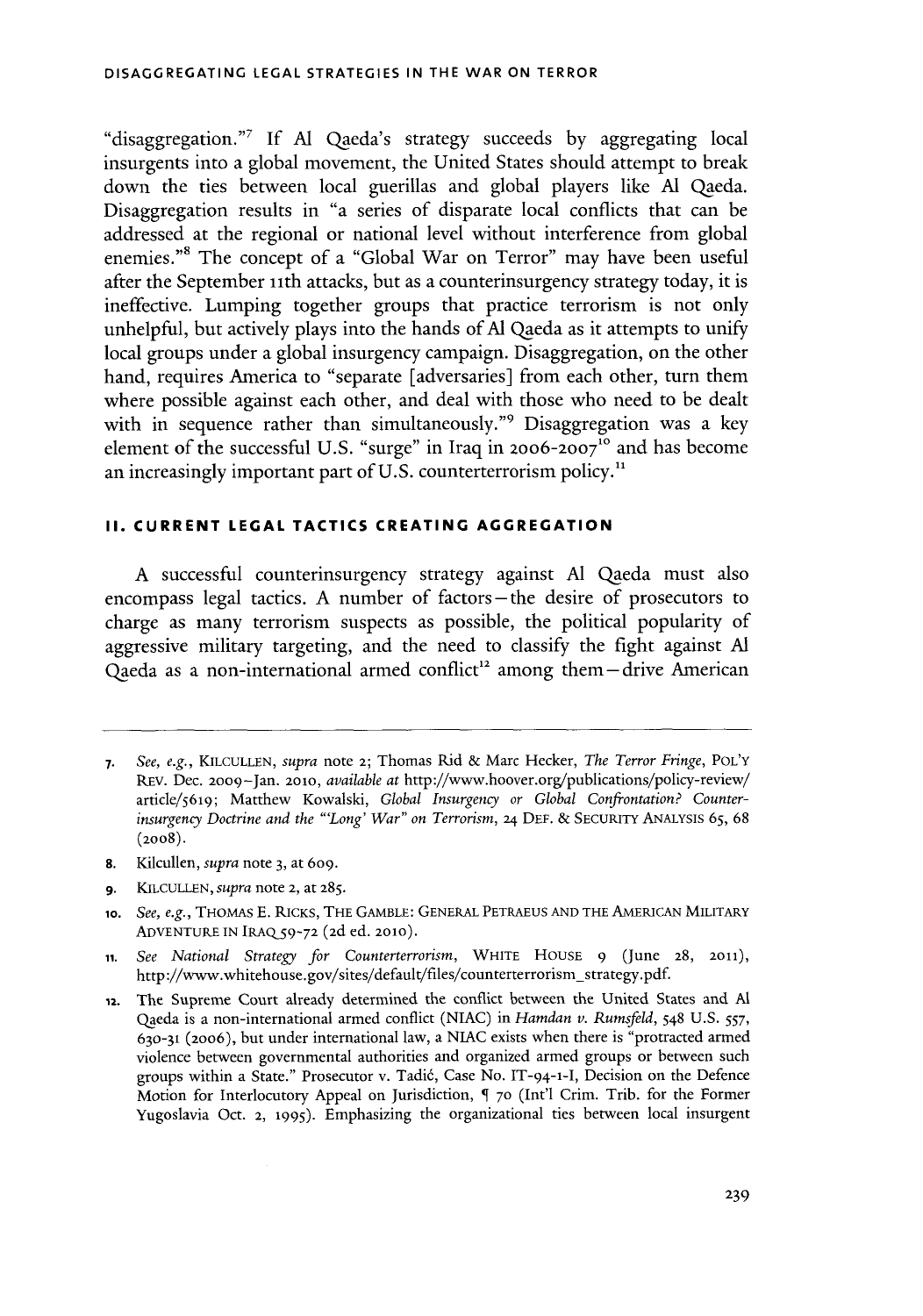counterterrorism legal tactics toward aggregation. In this respect, the government's legal tactics may work at cross-purposes with larger **U.S.** counterterrorism strategy.

#### *A. Aggregation in Terrorism Prosecutions*

The prosecution of terrorism suspects in civilian courts is predicated on tying individual suspects into a larger **Al** Qaeda network. For instance, federal prosecutors have filed criminal charges against Hakimullah Mehsud, one of the leaders of the Pakistani Taliban,<sup>13</sup> and against low-ranking members of the Somali militant group **Al** Shabaab based on their connections to **Al** Qaeda.'4 In charging Mehsud, **Al** Shabaab, and even domestic terrorist groups based on their ties to **Al** Qaeda, prosecutors may have inadvertently played into **Al** Qaeda's hands **by** explicitly aggregating these local groups' grievances with the larger global insurgency. On the other hand, prosecutions like the recent indictment of Ahmed Abdulkadir Warsame, a member of **Al** Shabaab who served as a liaison between the Somali group and **Al** Qaeda of the Arabian Peninsula, help disrupt the ties between local and global organizations."

In part, criminal prosecutors' reliance on connecting individual suspects with membership in a larger terrorist organization is based on their experience combating organized crime. Among its many provisions, the **USA** PATRIOT Act **of 20ol** amended the Racketeering Influenced and Corrupt Organizations (RICO) Act **of 1970** to include terrorism in its definition of "racketeering

- **13.** Criminal Complaint, United States v. Mehsud, No. 1:10-mj-oo457-RCL **(D.D.C.** Aug. **20,** *2010), available at* http://www.investigativeproject.org/documents/case-docs/1369.pdf.
- **14.** *See, e.g.,* Indictment, United States v. Mostafa, No. og-CR-3726 **(S.D.** Cal. *Oct.* **9, 2009),** *available at* http://jnslp.files.wordpress.com/2olo/o8/mostafa-indict.pdf; Superseding Indictment, United States v. Hammami, No. **07-00384 (S.D.** Ala. Sept. 24, **2009),** *available at* http://www.haguejusticeportal.net/Docs/NLP/US/Hammamlndictment.pdf; Indictment, United States v. Ali, No. CR 10-187 **PJS/FLN (D.** Minn. July **19,** *2009), available at* http://www.investigativeproject.org/documents/case\_docs/1355.pdf. Each indictment charges **U.S.** citizens with providing material support to the Somali **Al** Shabaab group.
- *is. See* Indictment, United States v. Warsame, No. **ii** CRIM **559 (S.D.N.Y.** June **30, 2011),** *available* at http://www.lawfareblog.com/wp-content/uploads/2011/07/Warsame-Indictment.pdf.

groups and **Al** Qaeda thus strengthens the **U.S.** argument that a **NIAC** exists, thereby allowing the United States to use military force against terrorist groups. *Cf* Joint Defense Motion To Dismiss at **2,** United States v. Mohammad (Military Comm'n Guantanamo Bay Nov. **3, 2008),** *available at* http://www.defense.gov/news/D-o61%2oDefense%2oMTD %2ofor%2oLack%200f/2oJurisdiction%20%028absence%200f/2oarmed%20conflict%29 **.pdf** (arguing that the military commission lacks jurisdiction to try Mohammad because the alleged offenses did not take place within an armed conflict).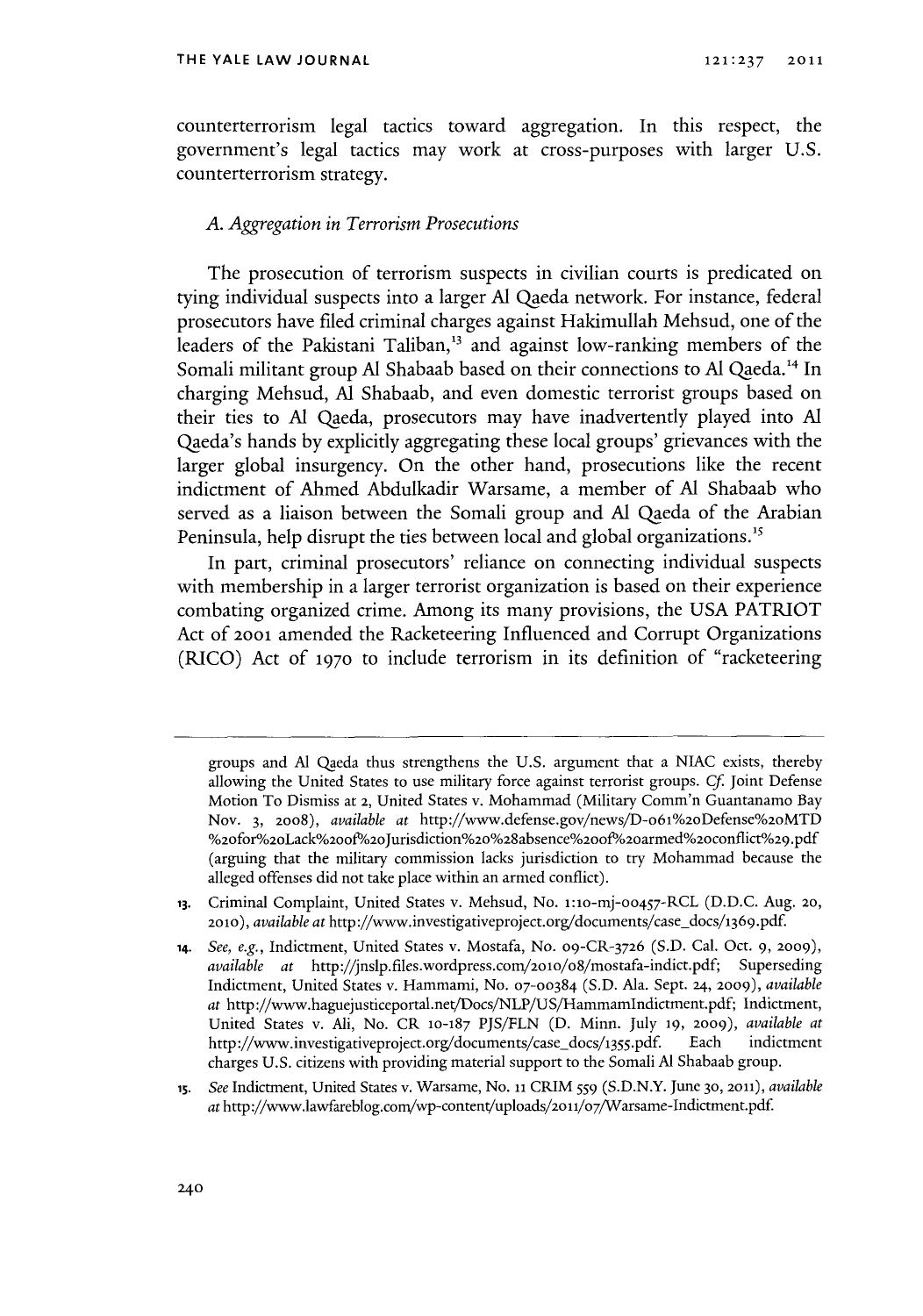activity."<sup>16</sup> Under RICO, an individual can be convicted for mere membership in an organization that commits two or more predicate criminal acts, which, in addition to terrorism, include money laundering, illegal firearms possession, and other crimes. The RICO Act makes the prosecution of suspected terrorists significantly easier **by** creating culpability for low-level individuals, but it also forces the government to connect local insurgents with the global **Al** Qaeda organization, subtly aggregating the two.

Furthermore, the RICO model of prosecution may not be as effective against "open source jihad" terrorists as it is against organized crime. Traditionally, prosecutors indict low-level members of criminal organizations not because foot soldiers are important-on the contrary, they generally have few specialized skills and are easy to replace-but because they can turn state's evidence against the organization's higher-ups." RICO prosecution, however, assumes a hierarchical organization in which underlings receive orders from their superiors. But **Al** Qaeda now relies on decentralized networks of operatives who may not be aware of each other or the organization's leadership<sup>18</sup> and are thus not capable of aiding future prosecutions.

The material support to terrorism statute, which criminalizes knowingly providing material support or resources to any organization designated as a "terrorist organization,"<sup>19</sup> has been federal prosecutors' other chief tool against terrorism suspects since **2001.20** Providing material support to terrorists has been prohibited since **1994,"** but prosecutors have increasingly turned to the material support statute since the September 11th attacks,<sup>22</sup> and in 2001 and

- **21.** Violent Crime Control and Law Enforcement Act **of 1994,** Pub. L. No. **103-322, § 120005,** 1o8 Stat. **1796, 2022** (codified as amended at **18 U.S.C. § 2339A** (20o6)).
- **22.** The material support statute was used only six times prior to **2001,** but ninety-two times between **2002** and **2005.** Chesney, *supra* note **20,** at **19-20.**

**<sup>16.</sup>** Uniting and Strengthening America **by** Providing Appropriate Tools Required To Intercept and Obstruct Terrorism **(USA** PATRIOT) Act **of 2001,** Pub. L. No. **107-56, § 813, 115** Stat. **272, 382** (codified at 18 **U.S.C. § 1961(1)(G) (2oo6)).**

**<sup>17.</sup>** *See, e.g.,* HOwARD **BLUM, GANGLAND:** HOW **THE** FBI BROKE THE MOB **(1993)** (describing how the FBI was able to arrest famous mafia boss John Gotti when one of his underbosses turned state's evidence against him).

**is.** *See, e.g., Statement for the Record, S. Homeland Sec. and Gov't Affairs Comm., Nine Years After* **9/11:** *Confronting the Terrorist Threat to the Homeland,* 111th Cong. **3 (2010)** (statement of Michael Leiter, Dir., Nat'l Counterterrorism Ctr.) (noting that groups plotting against the **U.S.** "may not receive training, direction, or support from al-Qa'ida senior leaders").

**<sup>19. 18</sup> U.S.C. § 23 39A-B (2006).**

<sup>20.</sup> Robert M. Chesney, *The Sleeper Scenario: Terrorism-Support Laws and the Demands of Prevention,* **42** HARv. **J. ON LEGIS. 1, 19-20 (2005).**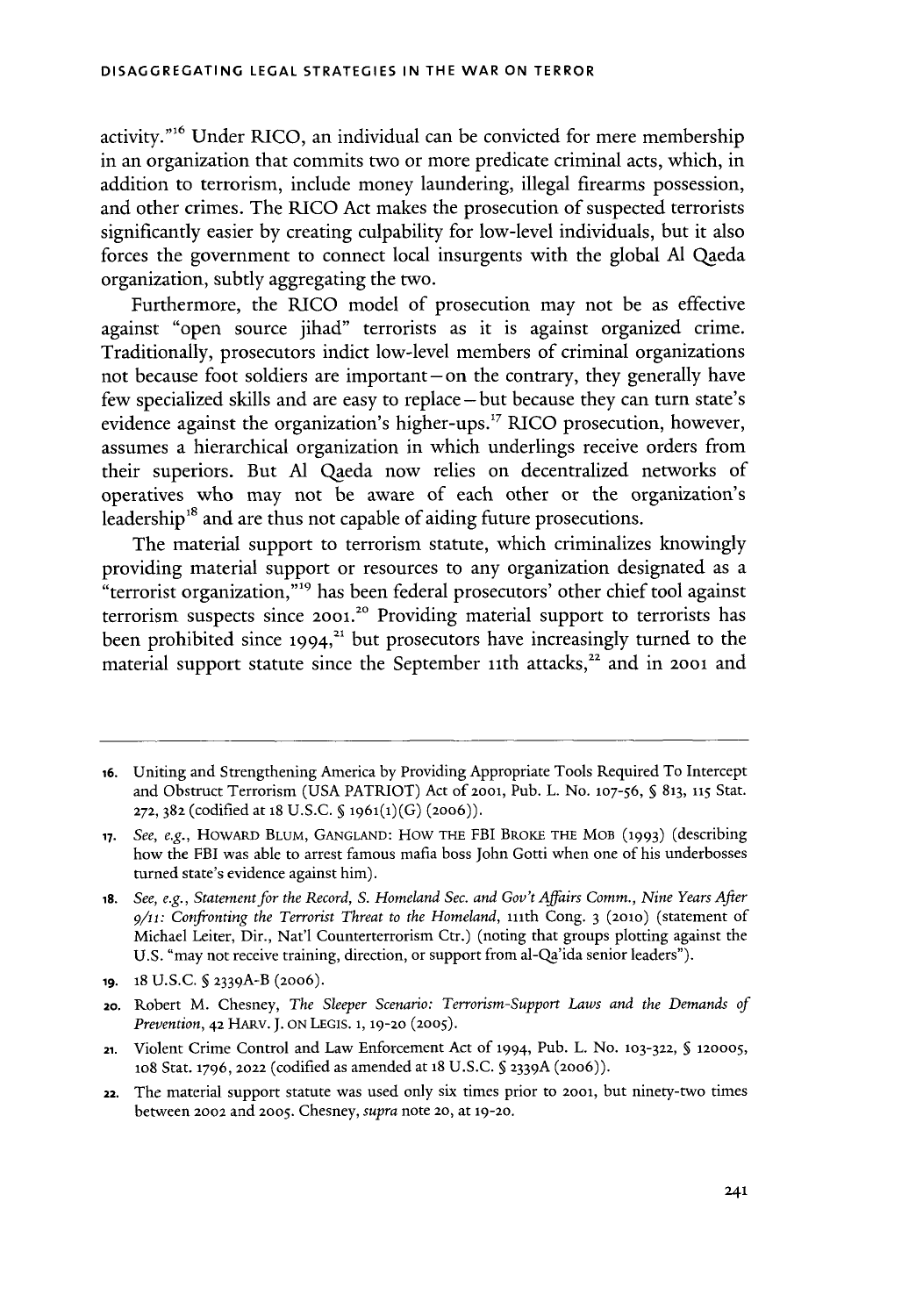2004, Congress made the statute extraterritorial in reach.<sup>23</sup> Furthermore, since material support is itself a substantive crime, individuals can also be charged with conspiracy to provide material support, extending criminal liability to virtually any member of a foreign terrorist organization.<sup>24</sup>

In June **2010,** the Supreme Court rejected a legal challenge to the statute in *Holder v. Humanitarian Law Project,* finding that the law did not violate the First Amendment when it restricted individuals' ability to support the lawful, nonviolent activities of designated foreign terrorist organizations **-** even those without a connection to **Al** Qaeda, such as the Kurdistan Workers' Party or the Tamil Tigers.<sup>25</sup> As a result, it is difficult to imagine any activity a member of a foreign terrorist organization could engage in that would not violate the material support **statute.26**

As a practical matter, the material support statute also shares the RICO Act's aggregation flaw. Many of the local insurgent groups that **Al** Qaeda aims to aggregate into its global insurgency-including those without a history of attacking **U.S.** interests, like Balochi resistance groups in Pakistan and Iranare included on the State Department's list of foreign terrorist organizations.<sup>27</sup> Any form of support given to these organizations, even **by** non-U.S. citizens outside of the country, thus violates the statute. An **Al** Qaeda financier captured in Brooldyn can be charged, and possibly sentenced, identically to a man who sends funds to an organization attempting to establish an independent Sikh state in India.<sup>28</sup> When used against members of regional or

- **25. 130 S.** Ct. **2705 (2010).**
- **26.** *See id.* at **2725** ("Congress considered and rejected the view that ostensibly peaceful aid would have no harmful effects.").
- **27.** Office of the Coordinator for Counterterrorism, *Foreign Terrorist Organizations,* **U.S.** DEP'T **OF STATE,** http://www.state.gov/s/ct/rls/other/des/123o85.htm (last visited May **19, 2011).**
- **28.** *Compare* Superseding Indictment, United States v. El-Hanafi, No. S4 **10** Cr. **162 (S.D.N.Y.** Sept. **14, 2010),** *available at* http://jnslp.files.wordpress.com/2010/09/el-hanafi-and -hasanoff-s4-indictment.pdf (charging a **U.S.** citizen with providing and conspiring to provide material support to **Al** Qaeda), *with* United States v. Awan, No. CR-o6-o54, **2007** WATL **2071748 (E.D.N.Y.** July **17, 2007)** (sentencing a Canadian citizen to fourteen years in prison for sending money to the Khalistan Commando Force).

**<sup>23.</sup>** USA PATRIOT Act, Pub. L. No. 107-56, § 805(a)(1)(A), 115 Stat. 272, 377 (2001) (codified at <sup>18</sup>**U.S.C. § 2339A (20o6))** (making "material support" for terrorist acts an extraterritorial crime); Material Support to Terrorism Prohibition Enhancement Act **of 2004,** Pub. L. No. 108-458, **§ 6602, 118** Stat. 3761, **3761-62** (codified at **18 U.S.C.** 5 **233 <sup>9</sup> D (2006)).**

**<sup>24.</sup>** Under the common law of conspiracy, conspirators can be found guilty even if they do not know the identities of their coconspirators. *See* United States v. Monroe, **73 F.3d 129** ( <sup>7</sup> th Cir. 1995), *aff'd* 124 F.3d 206 (7th Cir. 1997).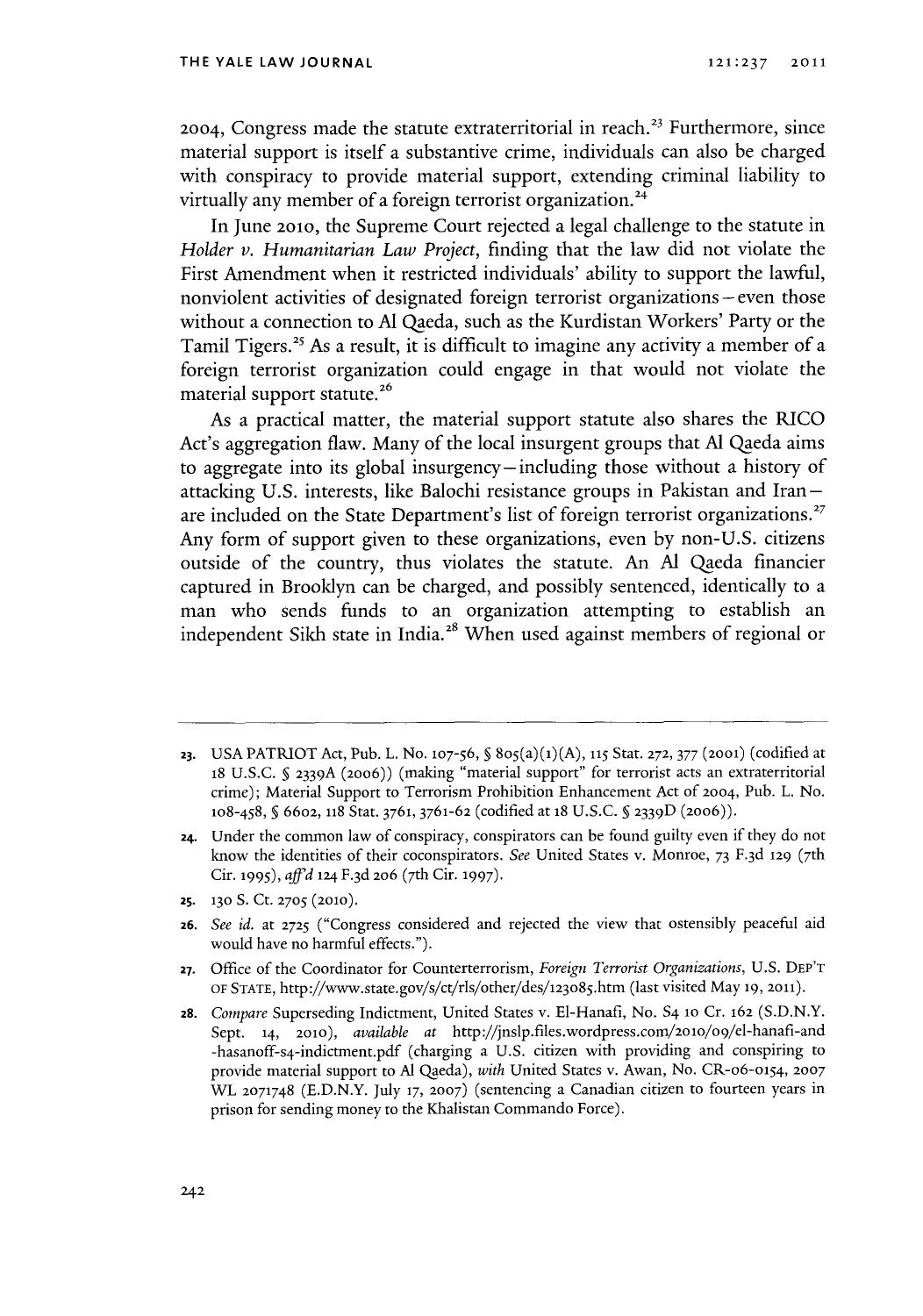local insurgencies, the material support statute conflates membership in any foreign terrorist organization with complicity in **Al** Qaeda's goals.

#### *B. Aggregation in Legal Authorizations for Military Force*

Not only does the law enforcement approach to counterterrorism rely on an aggregation framework, but so too does the military legal model for fighting terrorism. The **U.S.** government's targeted killing and detention policies for suspected terrorists rely on the legal authority granted **by** the **20ol AUMF,** which was explicitly tied to "nations, organizations, or persons" involved in the September 11th attacks.<sup>29</sup> The President has the power to use military force outside of congressional authorization,<sup>30</sup> but the Obama Administration is relying on the **AUMF** alone as authorization for strikes against suspected terrorists in Pakistan.<sup>31</sup>

As with criminal prosecutions, military actions have not been limited to **Al** Qaeda members. Rather, Predator drone strikes in Pakistan and Afghanistan have targeted members of the Pakistani Taliban (including Hakimullah Mehsud),<sup>32</sup> the Islamic Movement of Uzbekistan,<sup>33</sup> the East Turkistan Islamic Movement,<sup>34</sup> the Philippines-based Abu Sayyaf Group,<sup>35</sup> and Afghan warlords who, while formally unaffiliated with the Taliban or **Al** Qaeda, oppose the

**<sup>29.</sup>** Pub. L. No. **107-40, § 2, 115** Stat. **224, 224 (2001)** (codified at **50 U.S.C § 1541 (20o6)).**

**<sup>3</sup>o.** *See, e.g.,* Memorandum from Caroline **D.** Krass, Principal Deputy Assistant Att'y Gen., **U.S.** Dep't of Justice, to Att'y Gen. Eric Holder, Auth. To Use Military Force in Libya **6** (Apr. **1, 2011)** [hereinafter Krass Memorandum], *available at* http://www.justice.gov/olc/ 201/authority-military-use-in-libya.pdf ("'[T]he President has the power to commit United States troops abroad,' as well as to 'take military action,' 'for the purpose of protecting important national interests,' even without specific prior authorization from Congress." (quoting Auth. To Use **U.S.** Military Forces in Somalia, **16 Op. O.L.C. 6, 6 (1992))).**

**<sup>31.</sup>** *See* Harold Hongju Koh, Legal Adviser, **U.S.** Dep't of State, Keynote Address at the American Society of International Law Annual Meeting: The Obama Administration and International Law (Mar. **25, 2010),** *available at* http://www.state.gov/s/l/releases/remarks/ 13 9i19.htm.

**<sup>32.</sup>** Zahid Hussain, *Pakistan Believes Taliban Chief Is Dead,* WALL **ST. J.,** Feb. **11, 2010,** http://online.wsj.com/article/SBloool424o5274873455804575o57141141688332.html.

**<sup>33.</sup>** Ben Arnoldy, *Pakistan Army Against Taliban: What Are the Waziristan Goals?,* **CHRISTIAN SCI. MONITOR,** Oct. **27, 2009,** http://www.csmonitor.com/World/Asia-South-Central/2009/ **1027** /po6soi-wosc.html.

<sup>34.</sup> Bill Roggio, *US Airstrike Killed 15 Turkistan Islamic Party Fighters in Afghanistan,* **LONG WARJ.,** Jan. 23, 2010, http://www.longwarjournal.org/archives/2010/01/us\_airstrike\_ killed\_1.php.

**<sup>3</sup>s.** Bill Roggio, *Wanted Abu Sayyaf Operative Reported Killed in North Waziristan,* **LONG WAR J.,** Jan. **21, 2010,** http://www.longwarjournal.org/archives/2010/oi/wanted-abu-sayyaf **op.php.**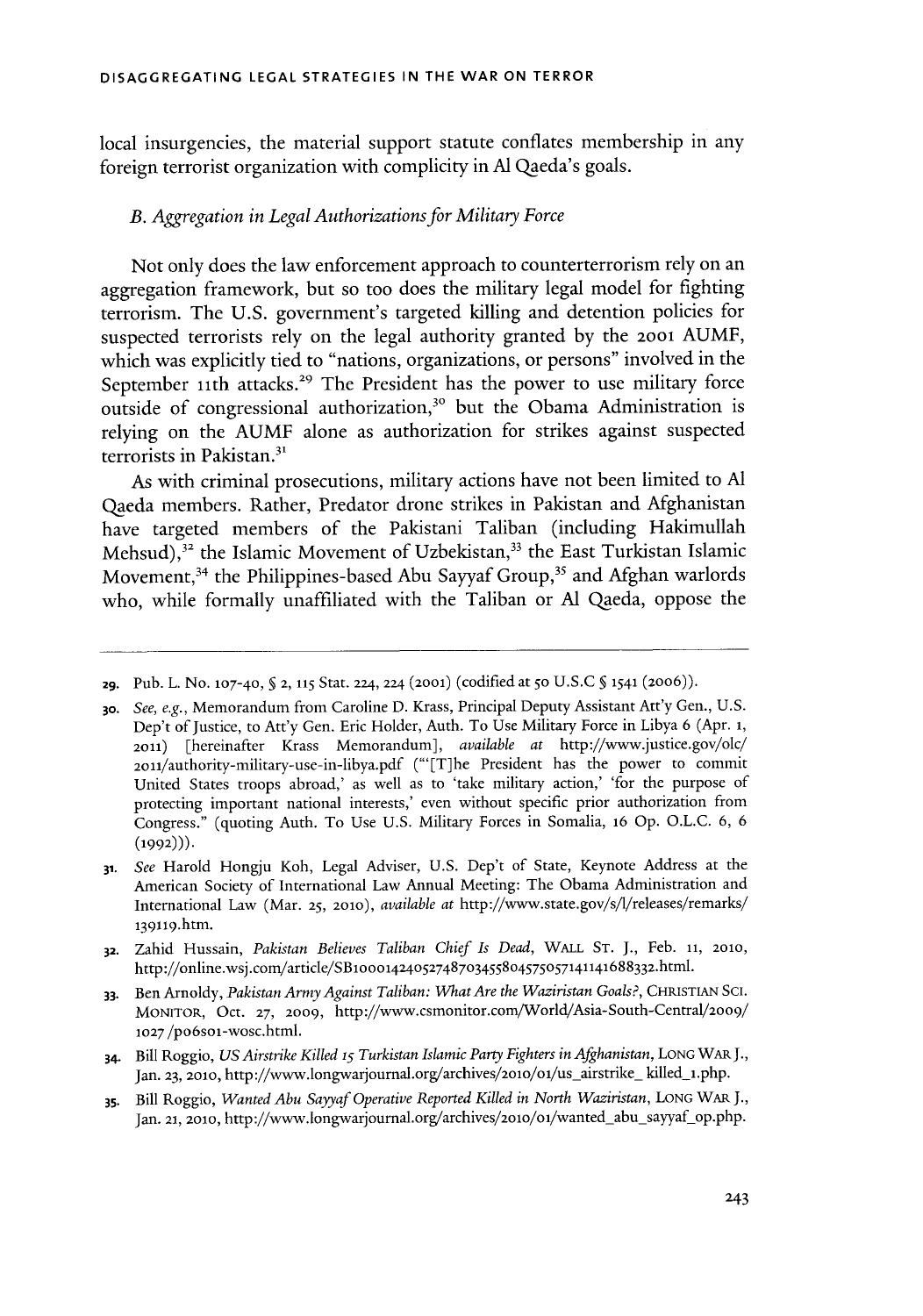Karzai government.<sup>36</sup> Many of these groups would qualify as "cobelligerents" of **Al** Qaeda,17 in that they have planned or carried out attacks against American targets, but their ambitions are local or regional rather than global.

The Pakistani Taliban, or TTP, is perhaps the best example of a group formed to oppose a local government, but then aggregated **by** the United States into the Global War on Terror. The TTP was formed in **2007** with the goal of overthrowing the Pakistani government<sup>38</sup> and did not carry out an attack against an American target until December **20o9'** when it sent a suicide bomber to attack a U.S. base in Afghanistan.<sup>40</sup> American drone strikes, however, targeted the TTP's leader, Baitullah Mehsud, as early as June **20o8.\*' Of** course, American intelligence officials may have possessed classified information about the TTP's intentions well in advance of the December **2009** attack, but a successful disaggregation strategy would suggest attempting to separate local insurgents from **Al** Qaeda before using force.

In order to target local insurgents under the auspices of the **AUMF,** the **U.S.** government must adopt an expansive reading of the **AUMF** that considers any Islamist insurgent group to be as dangerous as **Al** Qaeda." In litigation surrounding the Uighur detainees at Guantinamo Bay, for instance, the government argued that the East Turkistan Islamic Movement-a group

- **37.** *See* Curtis **A.** Bradley **&** Jack L. Goldsmith, *Congressional Authorization and the War on Terrorism,* 118 HARv. L. REv. **2047, 2110 (2005) ("[A]** terrorist organization that joins al Qaeda in its conflict with the United States, even after September **11,** can be viewed as part of the 'organization' against which Congress authorized force.").
- **38.** *See* Greg Bruno **&** Jayshree Bajoria, *Interview with Brian Fishman: Jihadists and Times Square,* **COUNCIL ON** FOREIGN **RELATIONS** (May **6, 2010),** http://www.cfr.org/pakistan/jihadists -times-square/p22058.
- **39.** *See* M. Ilyas Khan, *"CIA Bomber" Video Indicates Taliban's Reach,* BBC **NEWS** (Jan. **9, 2010),** http://news.bbc.co.uk/2/hi/84501o2.stm.
- **40.** *See* Jane Perlez **&** Pir Zubair Shah, *Pakistani Taliban Leader Is Reported Dead,* N.Y. TIMES, Jan. **31, 20o,** http://www.nytimes.com/2olo/o2/o/world/asia/olpstan.htm.
- **41.** *See 20o8: The Year of the Drone, NEW* AM. **FOUND.,** http://counterterrorism.newamerica.nev drones/2008 (last visited June **18, 2011).**
- **42.** *See* John B. Bellinger III, *A Counterterrorism Law in Need of Updating,* WASH. **POST, Nov. 26,** 2010, http://www.washingtonpost.com/wp-dyn/content/article/2010/11/25/AR2010112503116 .html.

**<sup>36.</sup>** See Walter Pincus **&** Thomas **E.** Ricks, *CIA Fails in Bid To Kill Afghan Rebel with a Missile,* WASH. **POST,** May **1o, 2002,** http://www.washingtonpost.com/wp-dyn/articles/A62842 -2002May9.html (describing a **U.S.** predator drone strike against Gulbuddin Hekmatyar, leader of the Hezb-e Islami group). Hekmatyar has been involved in U.S.-backed peace negotiations with the Mghan government. *See* Carlotta Gall, *Insurgent Faction Presents* Afghan Peace Plan, N.Y. TIMES, Mar. 23, 2010, http://www.nytimes.com/2010/03/24/world/ asia/24afghan.html.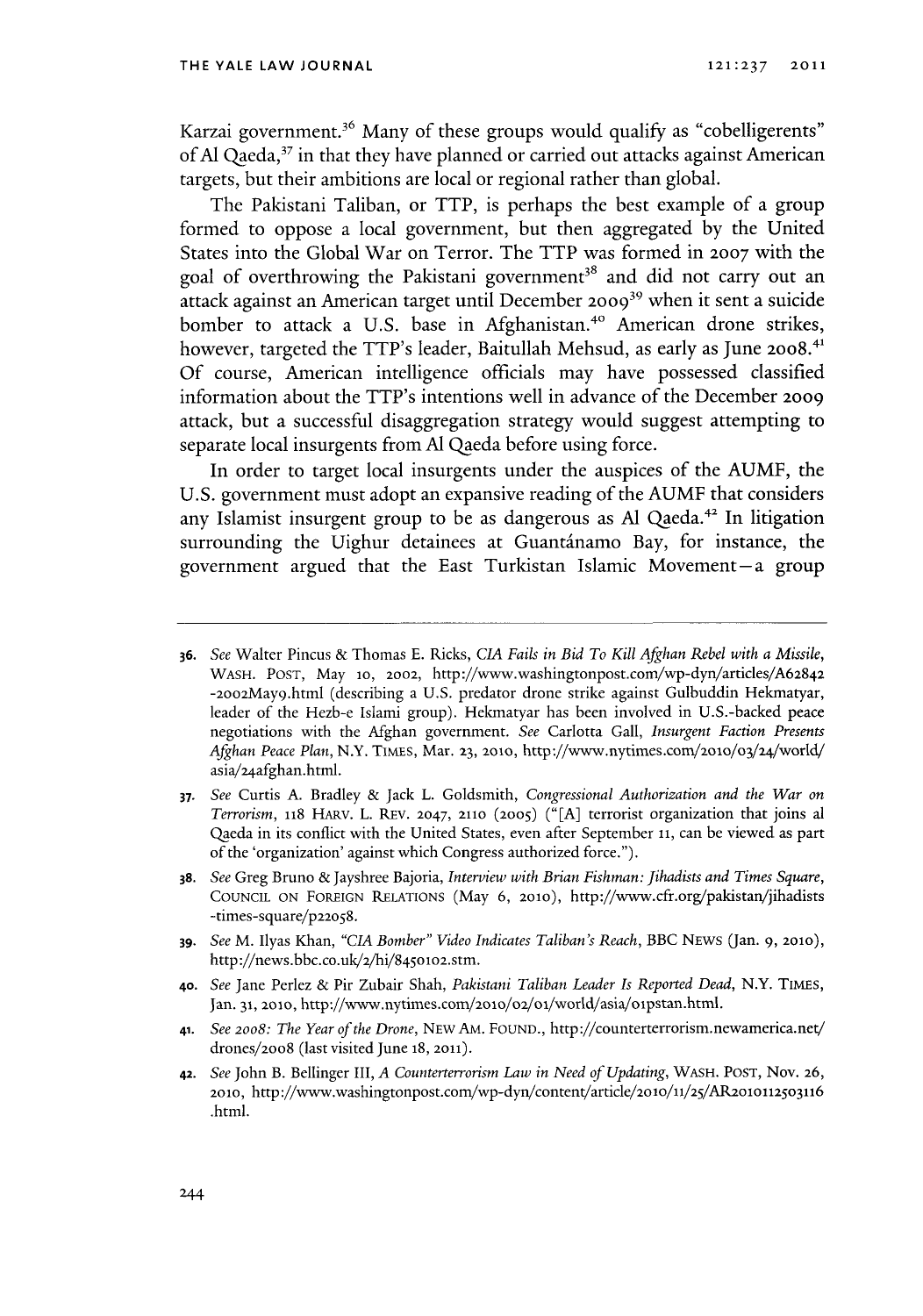dedicated to fighting for Uighur self-determination in China-was "effectively 'part of the same organization'<sup>143</sup> as Al Qaeda, so it could "'fit them in the **AUMF."'** In other words, the current legal basis for the **U.S.** uses of force frequently causes the government to aggregate local insurgents with global players, despite counterinsurgency strategy's recommendation to the contrary.

# **III. MOVING TO A DISAGGREGATED LEGAL STRATEGY**

Previous academic works have applied the principles of counterinsurgency to the laws of war<sup>45</sup> and recognized that disaggregation can play a role in determining when conflicts with terrorists end.<sup>46</sup> But scholars have not yet built a legal strategy for pursuing the disaggregation of local insurgents. **If,** as counterinsurgency theory suggests, defeating **Al** Qaeda requires separating local grievances from global ideology," our legal strategies should treat **Al** Qaeda and other organizations with global goals differently from local insurgents with limited goals. **A** disaggregated legal strategy would require rethinking the ways the United States fights terrorism. To illustrate what form this strategy might take, this Comment proposes three specific policy changes to move the United States closer to a disaggregated legal strategy.

First, whenever possible, the United States should detain suspected terrorists in the state where they are captured, rather than at one central facility like Guantánamo Bay or the Parwan Detention Facility. There will inevitably be some terrorists-for instance, those from Yemen or other unstable  $countries$  -who for security reasons cannot be held where they are captured.<sup>48</sup> In these instances, it might be worth the risk of aggregating terrorist threats in

<sup>43.</sup> Parhat v. Gates, **532 F.3d** 834, 844 **(D.C.** Cir. 20o8) (citation omitted).

<sup>44.</sup> *Id.* at 844 n-4 (citation omitted). The Obama Administration claims the ability to detain persons who are part of forces "associated" with **Al** Qaeda, but it has explicitly avoided defining the "precise characteristics of 'associated forces"' sufficient to authorize detention. Respondents' Memorandum Regarding the Government's Detention Authority Relative to Detainees Held at Guantanamo Bay at **2,** *In re* Guantanamo Bay Detainee Litig., Misc. No. 08-442 **(D.D.C.** Mar. **13, 2009).**

<sup>4</sup>s. *See, e.g.,* Ganesh Sitaraman, *Counterinsurgency, the War on Terror, and the Laws of War, <sup>95</sup>* VA. L. REV. **1745 (2009);** Matthew **C.** Waxman, *The Structure of Terrorism Threats and the Laws of War,* **2o** DuKE **J.** COMP. **& INT'L** L. **429 (2010).**

**<sup>46.</sup>** *See* Adam Klein, Note, *The End ofAl Qaeda? Rethinking the Legal End of the War on Terror,* **110** COLuM. L. REV. **1865,** 1897 **(2010).**

<sup>47.</sup> *See Kilcullen, supra* note **3,** at 609.

**<sup>48.</sup>** *See, e.g.,* William Glaberson **&** Robert F. Worth, *Yemen Dispute Slows Closing of Guantanamo,* N.Y. TIMEs, Apr. **23, 2009,** http://www.nytimes.con/2oo9/o4/24/world/middleeast/ 24yemen.html.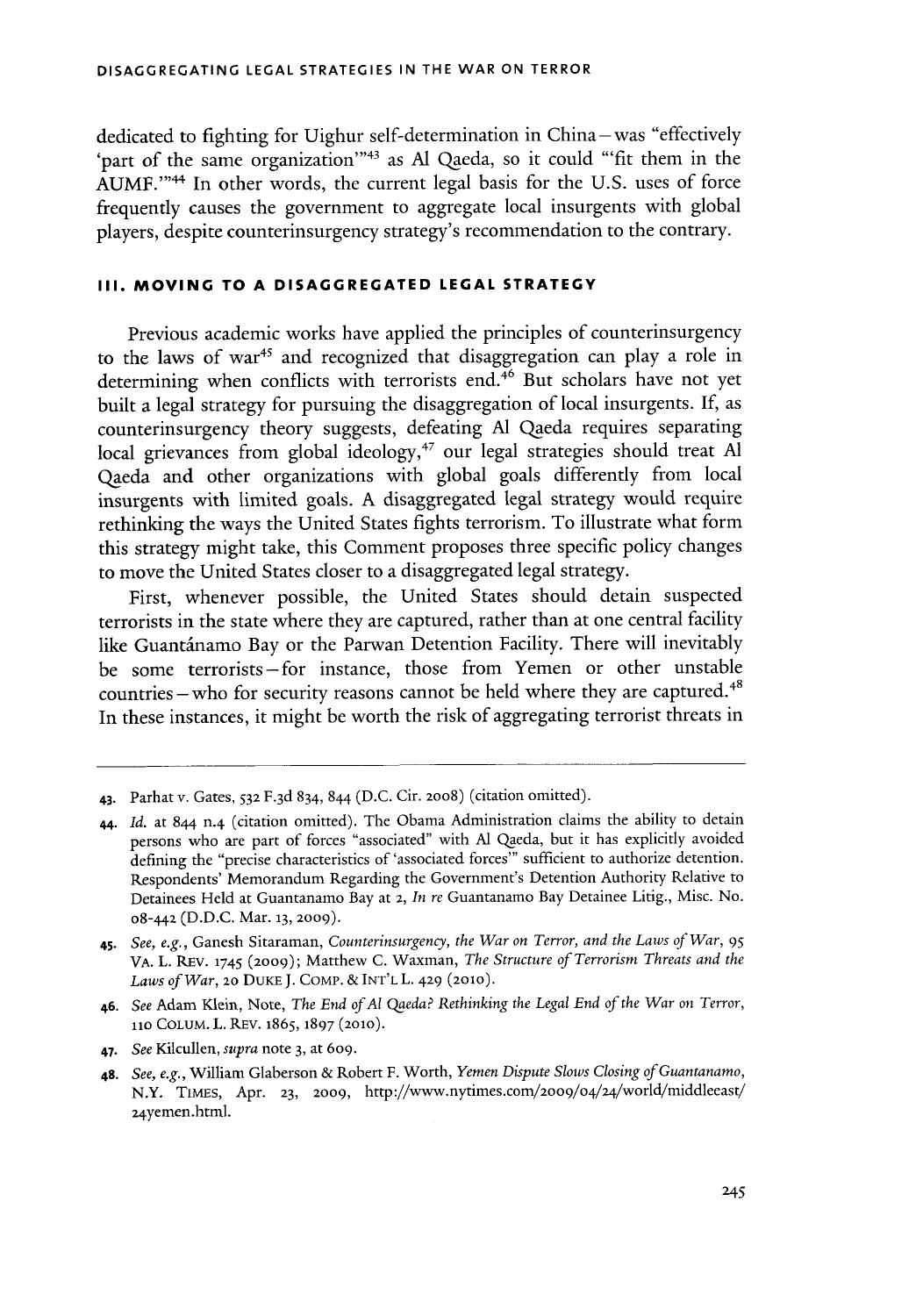order to reduce the chances of dangerous terrorists escaping from custody. Nevertheless, since "efforts to kill or capture insurgent leaders" can "generat[e] grievances and caus[e] disparate groups to coalesce,"49 the capture and detention of insurgent leaders should be viewed as an event that has the potential to transfer local grievances across geographic boundaries. **By** contrast, detaining and prosecuting insurgents in the territory where they are captured, and in dispersed, smaller prisons, means local insurgents will find it more difficult to connect their causes to a global insurgency.<sup>50</sup> Detaining suspected terrorists in their home countries would also allow the government to avoid the question of whether habeas corpus rights extend to **U.S.** detention centers outside of American borders.<sup>51</sup>

**A** disaggregated legal approach also suggests revising the legal framework for domestic prosecution of suspected terrorists. Although the RICO Act and material support statute provide prosecutors the wide-ranging authority that they need to halt incipient plots, their broad sweep can also cause them to conflate support for local groups with participation in a global insurgency. This problem could potentially be avoided **by** decoupling the State Department's foreign terrorist organization designations **-a** list often drafted to advance **U.S.** relations with states facing local insurgencies $s^2$ -from domestic criminal prosecutions.

As the law currently stands, providing material support for any designated foreign terrorist organization is a crime, no matter how likely the group is to launch an attack on U.S. interests.<sup>53</sup> Aggressive prosecution of those who send money or materiel to **Al** Qaeda is essential, but law enforcement officials should not treat groups that are unaffiliated with **Al** Qaeda identically to those that are. Instead of relying on the State Department's Foreign Terrorist

**53.** *See Office* of the Coordinator for Counterterrorism, *supra* note **27.**

**<sup>49.</sup> DAVID KILCULLEN, COUNTERINSURGENCY 221 (2010).**

So. *See* Sitaraman, *supra* note 45, at **1818** ("Detaining and prosecuting insurgents in the territory in which they were captured decentralizes the grievances **.** . **.** and limits their ability to link to the global insurgency."); cf Katherine Seifert, *Can fihadis Be Rehabilitated?,* MIDDLE **EQ.,** Spring **2010,** at **21** (describing efforts to deradicalize terrorists in centralized prison facilities).

**<sup>51.</sup>** The **D.C.** Circuit has found that habeas rights do not extend to detainees held at the Parwan Detention Facility in Afghanistan, Al Maqaleh v. Gates, 605 F.3d 84 (D.C. Cir. 2010), but the Supreme Court has yet to rule on the question.

<sup>52.</sup> *See, e.g.,* Holder v. Humanitarian Law Project, **130 S.** Ct. **2705, 2726 (2010) ("A** number of designated foreign terrorist organizations have attacked moderate governments with which the United States has vigorously endeavored to maintain close and friendly relations." (quoting Joint Appendix at **137** [ **16,** Holder (Nos. **08-1498 & 09-89)** (affidavit of Kenneth R. McCune, Assoc. Coordinator for Counterterrorism, **U.S.** Dep't of State))).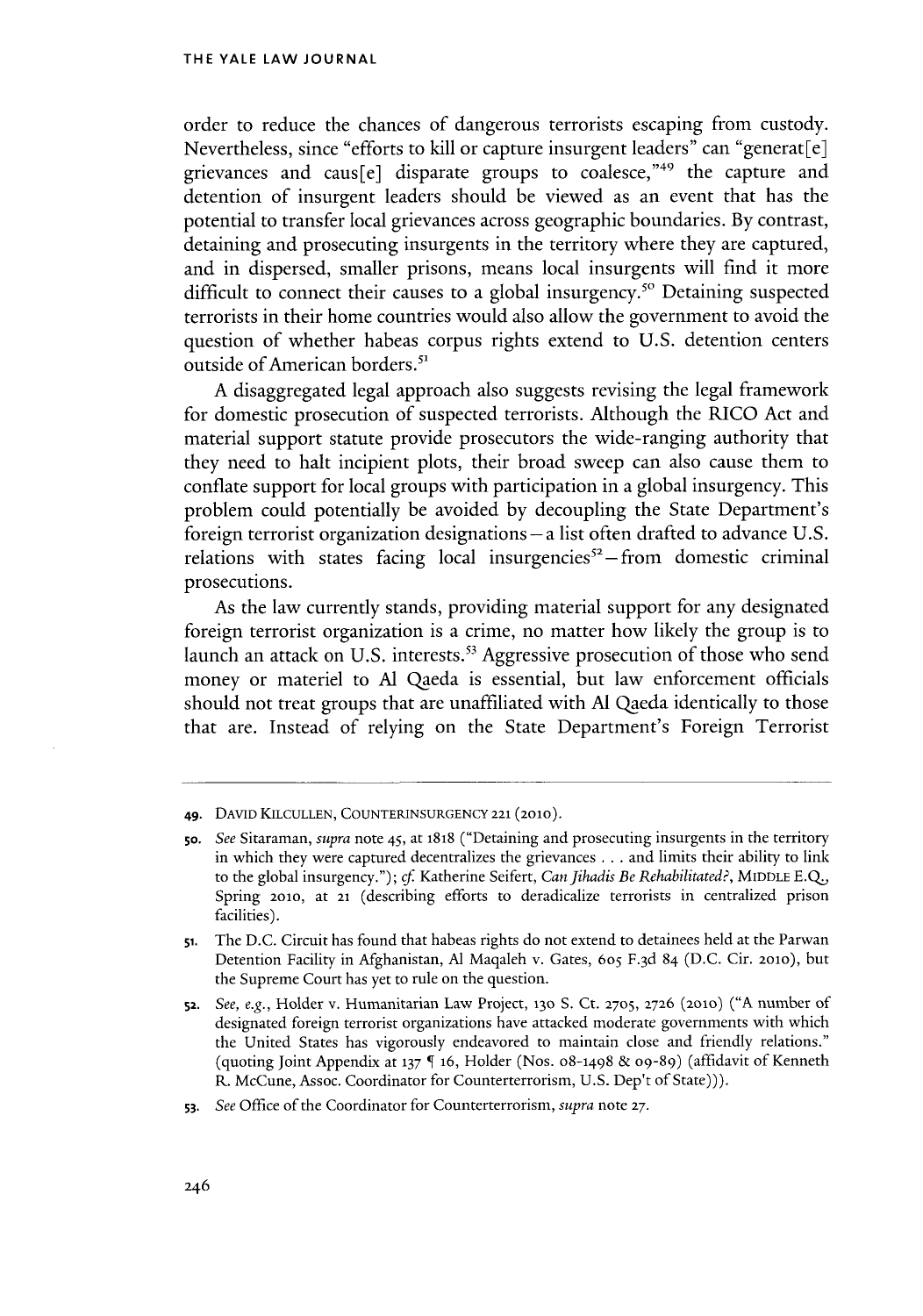Organization list, the material support statute could criminalize support only for organizations that could be targeted with military force. Whether under the **AUMF** or the new use of force statute proposed below, that definition would include **Al** Qaeda and its "associated forces,"54 but not groups with grievances only against their local governments.

Lastly, disaggregation implies that the **AUMF** may be a clumsy legal tool in authorizing military force against terrorist organizations. Although the openended AUMF does not contain any time limits on the use of force,<sup>55</sup> requiring **U.S.** forces to justify strikes on the basis of the target's connection to the September 11th attacks or cobelligerency with Al Qaeda risks being simultaneously too narrow and too broad for an effective counterinsurgency strategy. The **AUMF** may be too narrow because all but the most expansive readings of the statute's text do not grant authority to use force against local insurgents who have not linked themselves to **Al** Qaeda or the Taliban, yet too broad because once a local group is targeted, it becomes legally indistinguishable from **Al** Qaeda.

Rather than continuing to rely on the **AUMF,** the Obama Administration could ask for new legislation from Congress to authorize the use of force against any terrorist entities that attack or threaten U.S. security interests.<sup>56</sup> Great care would be required in drafting a new statute, but eliminating the AUMF's nexus to the September ith attacks would give the executive the flexibility to use force against threats that could not have been foreseen a decade ago.<sup>57</sup> At the same time, insisting that the targeted groups pose a threat

s4. This change would require a clear definition of "associated forces," a term that both the courts and the Obama Administration have avoided defining. *See, e.g.,* Bensayah v. Obama, 61o **F.3d 718, 725 (D.C.** Cir. **2010)** ("[I]t is impossible to provide an exhaustive list of criteria for determining whether an individual is 'part of al Qaeda. That determination must be made on a case-by-case basis **by** using a functional rather than a formal approach **. . . .");** Respondents' Memorandum Regarding the Government's Detention Authority Relative to Detainees **Held** at Guantanamo Bay at **2,** *In re* Guantanamo Bay Detainee Litig., Misc. No. o8-442 **(D.D.C.** Mar. **13, 2009)** (avoiding, in the brief filed **by** the government, any definition of the characteristics of "associated forces"); *cf* Khan v. Obama, No. **10-53o6, 2011** WL **3890843,** at **\*11-12 (D.C.** Cir. Sept. **6, 2011)** (affirming the district court's finding that Hezb-e Islami Gulbuddin was an associated force of **Al** Qaeda in Afghanistan in **2002).**

**ss.** *See* Authorization for Use of Military Force, Pub. L. No. **107-40, 115** Stat. **224 (2001)** (codified at **50 U.S.C. 5 1541 (20o6)).** *But cf* Bruce Ackerman **&** Oona **A.** Hathaway, What *Will Congress Do About Afghanistan?,* **SLATE,** Dec. **9, 2009,** http://www.slate.com/id/2237884 (arguing that Congress should adopt a new use of force statute for the Afghan war with explicit time limits).

**<sup>56.</sup>** *See Bellinger, supra* note **42.**

**<sup>57.</sup>** Even if a new use of force statute were enacted, the President would still retain his Article II powers to use force. *See, e.g.,* Krass Memorandum, *supra* note **30.** But, in the detention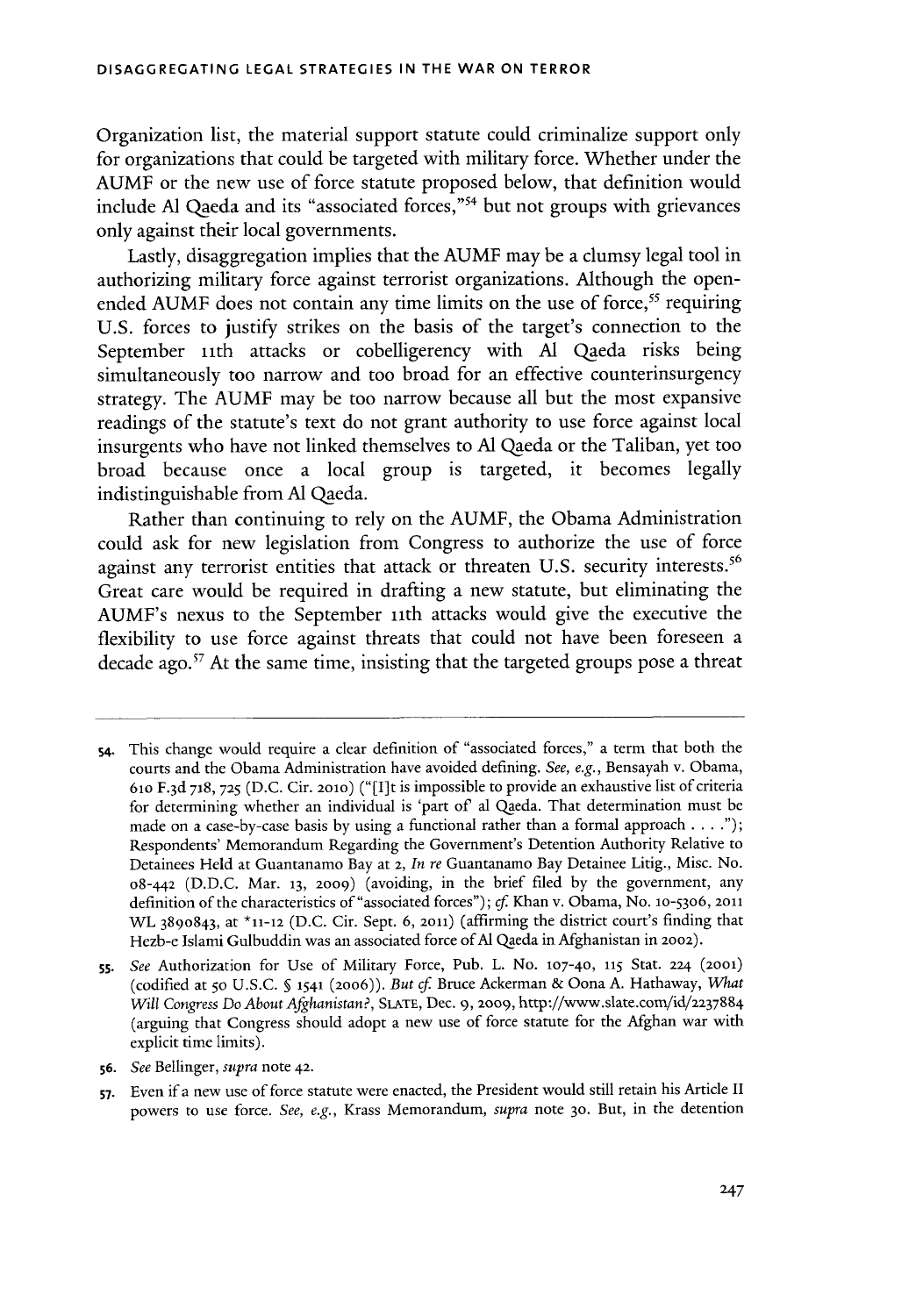to **U.S.** security-perhaps **by** requiring the executive branch to make formal findings to Congress-would reduce the chance that America unwittingly aggregates local guerillas with **Al** Qaeda's global insurgency. The proposed National Defense Authorization Act for Fiscal Year **2012** contains one such possible refashioning of the authorization for use of force.'" Section **1034** of the Authorization Act, which passed the House on May **26, 2011,** affirms that "the President has the authority to use all necessary and appropriate force during the current armed conflict with al-Qaeda, the Taliban, and associated forces" pursuant to the **AUMF,** and further specifies that

**(3)** the current armed conflict includes nations, organizations, and persons who **-**

**(A)** are part of, or are substantially supporting, al-Qaeda, the Taliban, or associated forces that are engaged in hostilities against the United States or its coalition partners; or

(B) have engaged in hostilities or have directly supported hostilities in aid of a nation, organization, or person described in subparagraph  $(A)$   $\ldots$ <sup>59</sup>

The Obama Administration has stated that it "strongly objects" to section **<sup>1034</sup>** because it "would effectively recharacterize [the conflict's] scope and would risk creating confusion regarding applicable standards,"<sup>60</sup> going so far as to declare that "if the final bill presented to the President includes these provisions . . . the President's senior advisors would recommend a veto."<sup>61</sup>

Although the Obama Administration may be correct that section **<sup>1034</sup>** would recharacterize the scope of the War on Terror, that recharacterization would be a helpful move toward disaggregation. Not only would section **<sup>1034</sup>** decouple uses of force from the September 1ith attacks, but it would also require that targeted groups be "substantially supporting" **Al** Qaeda, the Taliban, or associated forces.<sup>62</sup> This proposed language would permit U.S

**s8.** *See* H.R. **1540, 112th** Cong. (as passed **by** House, May **26, 2011).**

- *61. Id.* **at 3.** The Administration's veto threat was also prompted **by** other provisions of the bill, including those regarding prosecutions of detainees. It is therefore less clear whether section **1034** alone would prompt a presidential veto.
- **62.** H.R. **1540 5 1034(3).**

context at least, the Obama Administration has declined to rely on inherent Article II authority, making a new statute desirable. *See Koh, supra* note **31.**

**<sup>59.</sup>** *Id.*  $\{(1034)(3)\}$ .

**<sup>6</sup>o.** *Statement of Administration Policy: H.R. 154o-National Defense Authorization Act for FY 2012,* **OFFICE OF MGMT. & BUDGET,** ExEc. **OFFICE OF THE PRESIDENT 1-2,** *available at* http:// www.whitehouse.gov/sites/default/files/omb/legislative/sap/112/saphr154or\_2onlo524.pdf.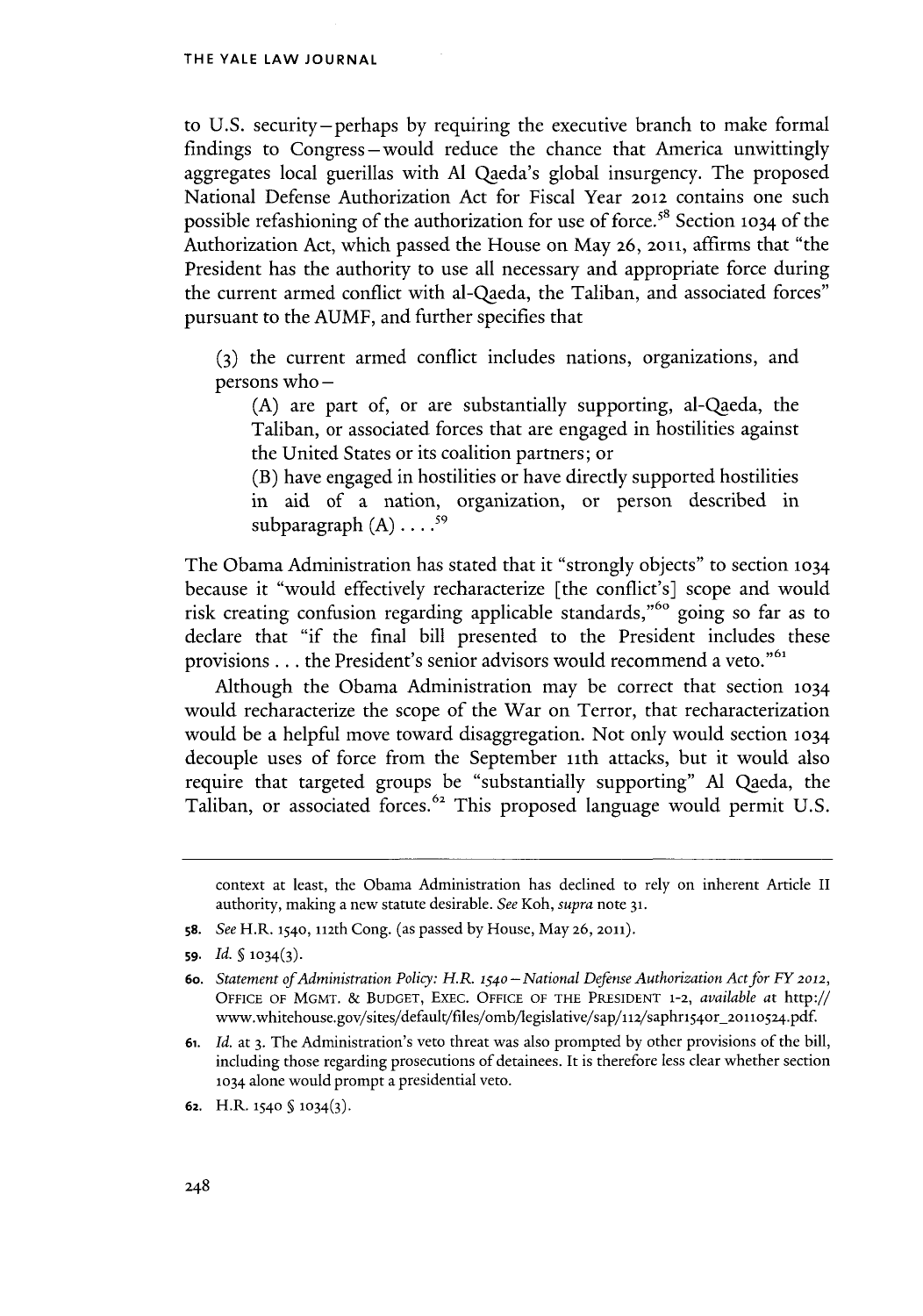targeting of groups that are directly tied to **Al** Qaeda and the Taliban, but only associated forces that are "engaged in hostilities against the United States or its coalition partners." 63 Section **1034** thus distinguishes between groups like the Haqqani Network that have already joined **Al** Qaeda to fight against the United States and groups that are sympathetic to **Al** Qaeda but have not yet engaged in hostilities. Section **1034** explicitly authorizes the use of force against the former but implicitly disallows it against the latter.

On the other hand, the inclusion of "coalition partners" in section **1034** is potentially problematic for a disaggregation theory unless the executive branch construes the definition of "coalition partner" narrowly. Insurgent groups that target only local governments would be engaged in hostilities against "coalition partners," and therefore no different from groups targeting the United States directly. For example, section **1034** would have authorized military force against a group like the Pakistani Taliban, which was not directly engaged against the United States, but was fighting Pakistan, a coalition partner.<sup>64</sup> Unless the executive branch defines "coalition partner" narrowly to include only countries whose interests are aligned directly with the United States, such as fellow members of the International Security Assistance Force **(ISAF)** in Afghanistan, section **1034** risks aggregating local insurgents with global threats.

#### **CONCLUSION**

**Al** Qaeda's global insurgency not only requires different counterterrorism policies, but also a different legal framework. The wide-ranging authority and discretion granted to prosecutors through the RICO Act and the material support to terrorism statutes, and to the military through the **AUMF,** risk inadvertently furthering **Al** Qaeda's goals **by** aggregating local guerilla groups with a global insurgency. Counterintuitively, legal policies that are effective in securing convictions and targeting suspected terrorists may not promote America's long-term interests. An additional difficulty is that the rhetoric of aggregation is politically favorable for both **U.S.** elected officials, given the ongoing political salience of September iith, and for **Al** Qaeda and local

**<sup>63.</sup>** *Id.;* see *also* **JENNIFER** K. **ELSEA** *&* **MICHAEL JOHN** GARCIA, **CONG.** RESEARCH SERV., R41920, **DETAINEE PROVISIONS IN THE** NATIONAL **DEFENSE** AUTHORIZATION BILLS **13 (2011),** *available* at http://www.fas.org/sgp/crs/natsec/R41920.pdf ("[T]he requirement that those entities described in subparagraph 3(B) [of section **1034]** engage in or support hostilities seems to require a nexus to armed hostilities, rather than mere support to an entity described in subparagraph **3(A).").**

*<sup>64.</sup> See supra* notes **38-41** and accompanying text.